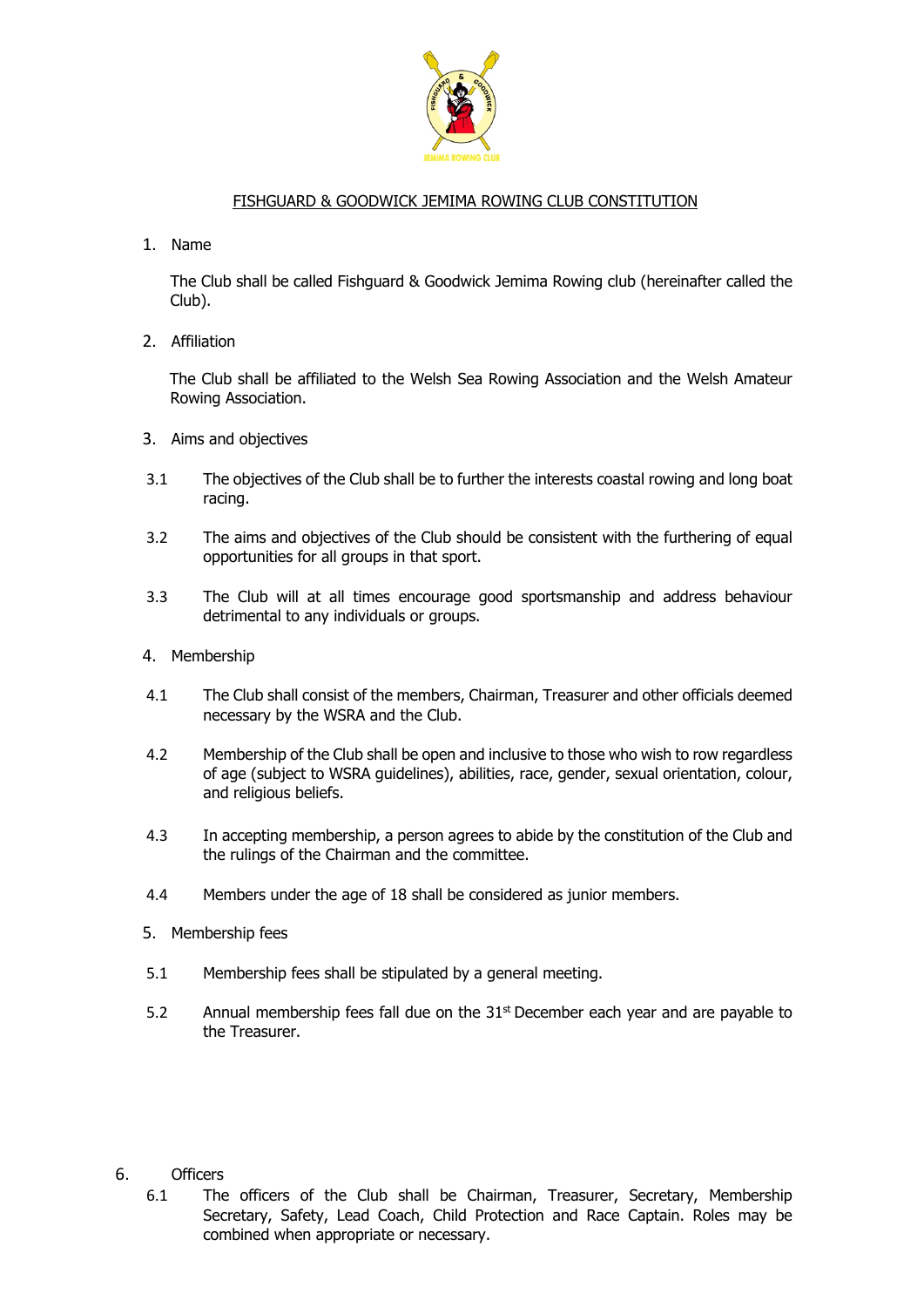6.2 These offices shall hold office for a calendar year, being elected annually at the Club Annual General Meeting. All officers shall retire annually but shall be eligible for reappointment.

## Executive Committee

- 7.1 The Committee is responsible for the management of the Club's business and activities.
- 7.2 The Executive Committee shall comprise of the Chairman, Treasurer, Secretary, Membership Secretary, Safety, Training and race entry, Safeguarding and Welfare and Grants. Some of these roles will evolve as necessary.
- 7.3 Meetings of the Executive Committee shall be convened by the Secretary, and the Committee shall meet a minimum of three times a year.
- 7.4 Special meetings of the Committee shall be called by the secretary on instructions from the Chairman or Committee members.
- 7.5 The quorum necessary for the transaction of business at Executive Committee shall be not less than three members.
- 7.6 In the event of an equality of votes, the chair of the meeting shall have a casting vote.
- 7.7 The interpretation of the Club constitution shall be vested in the Executive Committee, who shall decide all questions relating the Club, save those specified in, or involving an amendment to the constitution.
- 7.8 The Executive Committee may employ professional officers at its discretion.
- 7.9 In the case of a casual vacancy among the Committee, the said Committee shall be entitled to appoint another eligible person to act until the next AGM.
- 7.10 The Committee and individual Committee members should act according to high ethical standards and ensure that conflicts of interest are dealt with properly.
- 8. Finance.
- 8.1 All monies raised by, or on behalf of, the club shall be applied to further objects of the Club and for no other purpose.
- 8.2 The Club Treasurer is responsible for the finances of the Club.
- 8.3 The financial year of the Club ends on the 31st December.
- 8.4 Proper accounts shall be kept of all sums of money received and paid out by the Club.
- 8.5 An audited statement of accounts, up to and including this date, shall be presented at the Annual General Meeting of the Club.
- 8.6 The funds of the club shall be lodged at a bank in an account of the Club, and all cheques etc drawn on these accounts shall be signed by the Treasurer.

9. Annual General Meetings and other meetings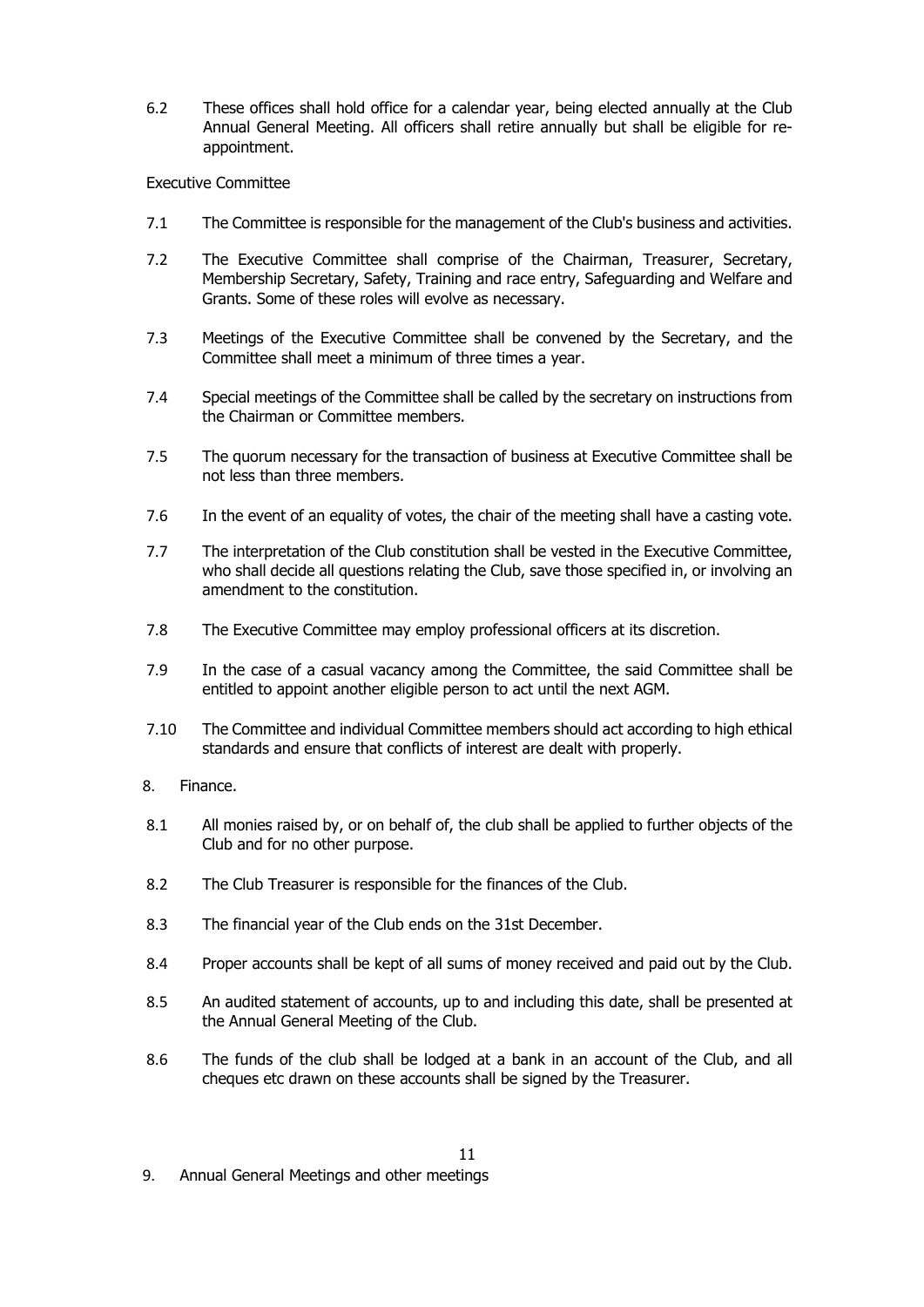- 9.1 The Annual General Meeting (AGM) of the club shall be held in every year during the month of December, when the annual report of the Executive Committee and the audited statement of accounts up to the end of the financial year shall be presented.
- 9.2 Not less than 14 days' notice of the date of the AGM shall be given to all members by the Secretary.
- 9.3 The AGM shall elect such officers of the Club as necessary.
- 9.4 All members shall be entitled to vote at general meetings of the Club and shall have equal voting rights.
- 9.5 The quorum for general meetings shall be six members present and eligible to vote.
- 9.6 An Extraordinary General Meeting (EGM) shall be called by an application in writing to the Secretary signed by not less than three members. The Executive Committee shall have the power to call an EGM by decision of a simple majority of its members.
- 10. Voting Procedures.
- 10.1 Each member shall be entitled to 1 vote.
- 10.2 A motion shall be carried by a simple majority of those present and voting, except when the motion is a constitutional amendment, which shall require a two-thirds majority.
- 10.3 The Chairman shall have a casting vote in addition to a deliberate vote.
- 11. Property and staff.
- 11.1 Responsibility for all boats and equipment owned or leased by the Club, and for the employment of paid staff and volunteers rests with the Executive Committee.
- 12. Discipline and Appeals.
- 12.1 The Executive Committee shall have the power to take appropriate disciplinary action against any member and shall have the authority to terminate the membership of any member guilty of conduct deemed to be to the detriment of the club. (See Code of Conduct)
- 12.2 There shall be the right to appeal to the Executive Committee, or an appeal Committee set up by it to act on its behalf, against any decision made by an officer of the Club.
- 12.3 The appeal should normally be considered within 14 days of it being received by the Secretary.
- 13. Dissolution Procedures.
- 13.1 In case of the Club ceasing to exist, and following the discharge of all debts and liabilities, any assets at the time of the dissolution shall become the property of the WSRA. No member shall obtain any asset from the Club.
- 13.2 The Club may be wound up on a resolution of the members, passed by a two-thirds majority at a special meeting convened for that purpose upon the request of eight of the members of the Club. At least 14 days' notice of the meeting shall have been sent to all members of the Club.